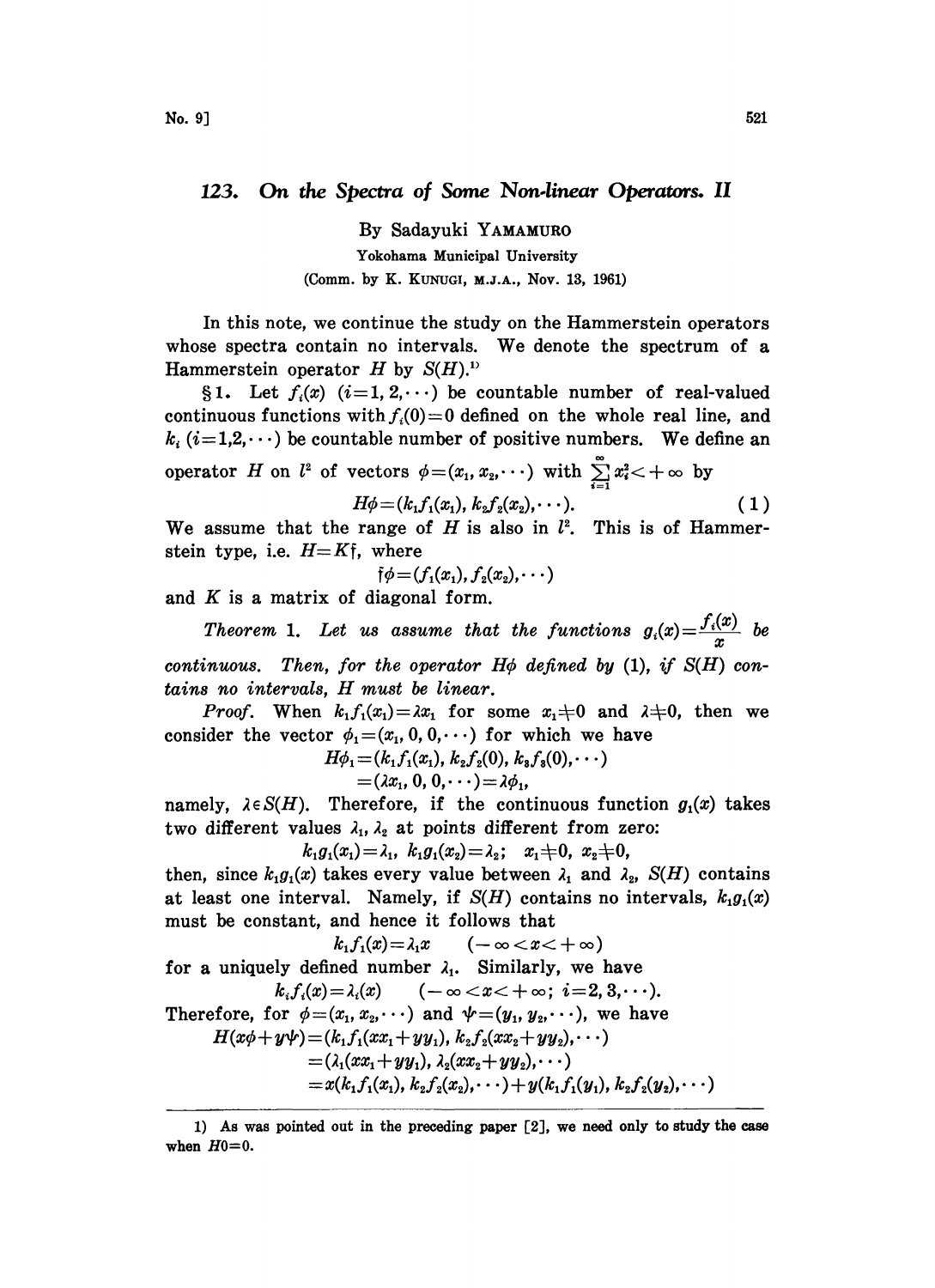522 S. YAMAMURO [Vol. 37,

 $=xH\phi + yH\psi$ .

 $+yH\Psi,$ <br>s linear<br>the int which shows that  $H$  is linear.

§2. We consider the integral operator of Hammerstein type<sup>2</sup>

$$
H\phi(s) = K\dot{\uparrow}\phi(s) = \int_{0}^{1} K(s, t) f(t, \phi(t)) dt \qquad (2)
$$

defined on  $L^2$ . We will apply Theorem 1 to this case. The kernel  $K(s, t)$  is assumed to be positive definite, symmetric and

 $\int_{0}^{1} \int_{0}^{1} K(s, t)^{2} ds dt < +\infty.$ 

The function  $f(t, x)$  is a Caratheodory function, namely, it is continuous with respect to x in  $(-\infty, +\infty)$  and measurable with respect to t in [0, 1]. We assume that the operator  $\phi(t)=f(t, \phi(t))$  is defined on the whole space  $L^2$  and  $f(t, 0)=0$  ( $0 \le t \le 1$ ).

Theorem 2. For the Hammerstein operator defined by (2), let us assume that  $K(s, t) \geq 0$  a.e.  $(0 \leq s, t \leq 1)$  and the function  $\frac{f(x\phi)}{x}$  is continuous with respect to x in  $(-\infty, +\infty)$ , and to  $\phi \in L^2$ . Then if  $S(H)$  contains no intervals, H must be linear on  $K(L^2)$ , the range of K.

Proof. We can find at most countable number of proper values  $k_i$  and, to them belong, proper functions  $\psi_i(t)$  of the symmetric, completely continuous, linear operator K. Since  $K(s, t) \geq 0$  a.e.  $(0 \leq s,$  $t \leq 1$ , we can choose  $\psi_i(t)$  as non-negative:  $\psi_i(t) \geq 0$  a.e.  $(0 \leq t \leq 1)$ . The orthogonality of the proper functions implies that  $\psi_i(t) \cdot \psi_j(t)=0$  $(i+j)$  almost everywhere, and hence it follows that  $f(t, \psi_i(t)) \cdot f(t, \psi_i(t))$ =0 almost everywhere and that  $f(t, x\psi_i(t) + y\psi_i(t)) = f(t, x\psi_i(t))$  $+f(t, y\psi_i(t))$  almost everywhere for numbers x and y. Now, let us consider the functions

$$
f_i(x) = (\dagger(x\psi_i), \psi_i) \qquad (-\infty < x < +\infty).
$$

Then, for any  $\phi$  in  $K(L^2)$ ,

$$
H\phi = \sum_{i=1}^{\infty} (H\phi, \psi_i)\psi_i
$$
  
= 
$$
\sum_{i=1}^{\infty} k_i (\dagger \phi, \psi_i)\psi_i,
$$

and  $\phi = \sum_{i=1}^{\infty} x_i \psi_i$  where  $x_i = (\phi, \psi_i)$ . Since we have  $\phi = \sum_{i=1}^{\infty} \mathfrak{f}(x_i \psi_i)$ ,  $H\phi = \sum_{i=1}^{\infty} k_i \left(\sum_{i=1}^{\infty} \mathfrak{f}(x_j \psi_j), \psi_i\right) \psi_i$  $\sum_{i=1}^{\infty} k_i(\mathfrak{f}(x_i \psi_i), \psi_i) \psi_i = \sum_{i=1}^{\infty} k_i f_i(x_i) \psi_i.$ 

Therefore, by Theorem 1, H must be linear on  $K(L^2)$ .

2) For the detail, we refer Chapter <sup>I</sup> of [1].